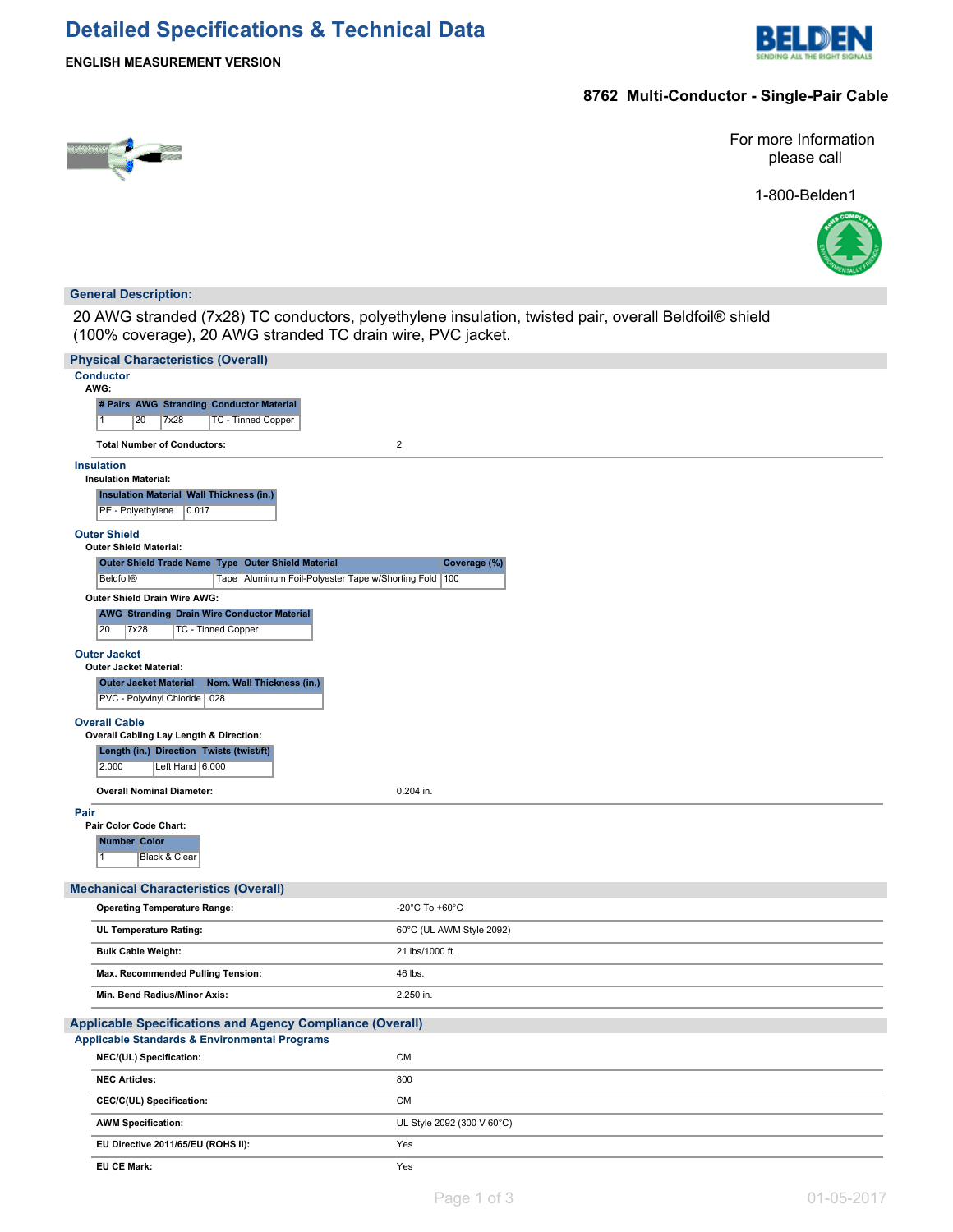### **Detailed Specifications & Technical Data**





#### **8762 Multi-Conductor - Single-Pair Cable**

| EU Directive 2000/53/EC (ELV):                                                                                                                                                                                                                                                                                                                                                                                                                                                                            | Yes               |
|-----------------------------------------------------------------------------------------------------------------------------------------------------------------------------------------------------------------------------------------------------------------------------------------------------------------------------------------------------------------------------------------------------------------------------------------------------------------------------------------------------------|-------------------|
| EU Directive 2002/95/EC (RoHS):                                                                                                                                                                                                                                                                                                                                                                                                                                                                           | Yes               |
| EU RoHS Compliance Date (mm/dd/yyyy):                                                                                                                                                                                                                                                                                                                                                                                                                                                                     | 01/01/2004        |
| EU Directive 2002/96/EC (WEEE):                                                                                                                                                                                                                                                                                                                                                                                                                                                                           | Yes               |
| EU Directive 2003/11/EC (BFR):                                                                                                                                                                                                                                                                                                                                                                                                                                                                            | Yes               |
| CA Prop 65 (CJ for Wire & Cable):                                                                                                                                                                                                                                                                                                                                                                                                                                                                         | Yes               |
| MII Order #39 (China RoHS):                                                                                                                                                                                                                                                                                                                                                                                                                                                                               | Yes               |
| <b>Flame Test</b>                                                                                                                                                                                                                                                                                                                                                                                                                                                                                         |                   |
| <b>UL Flame Test:</b>                                                                                                                                                                                                                                                                                                                                                                                                                                                                                     | UL1685 UL Loading |
| <b>CSA Flame Test:</b>                                                                                                                                                                                                                                                                                                                                                                                                                                                                                    | FT1               |
| <b>Suitability</b>                                                                                                                                                                                                                                                                                                                                                                                                                                                                                        |                   |
| Suitability - Indoor:                                                                                                                                                                                                                                                                                                                                                                                                                                                                                     | Yes               |
| <b>Plenum/Non-Plenum</b>                                                                                                                                                                                                                                                                                                                                                                                                                                                                                  |                   |
| Plenum (Y/N):                                                                                                                                                                                                                                                                                                                                                                                                                                                                                             | No                |
| Impedance (Ohm)<br>56<br>Nom. Inductance:<br>Inductance (µH/ft)<br>.18<br>Nom. Capacitance Conductor to Conductor:<br>Capacitance (pF/ft)<br>27<br>Nom. Capacitance Cond. to Other Conductor & Shield:<br>Capacitance (pF/ft)<br>49<br>Nom. Conductor DC Resistance:<br>DCR @ 20°C (Ohm/1000 ft)<br>9.5<br>Max. Operating Voltage - UL:<br><b>Voltage</b><br>300 V RMS<br>Max. Recommended Current:<br><b>Description</b><br><b>Current</b><br>10C temperature rise 3.9 Amps per conductor @ 25°C ambient |                   |
| <b>Put Ups and Colors:</b>                                                                                                                                                                                                                                                                                                                                                                                                                                                                                |                   |

#### **Item # Putup Ship Weight Color Notes Item Desc** 8762 060U1000 | 1,000 FT 23.000 LB CHROME | 2#20 PE FS PVC 8762 060U500 500 FT 12.500 LB CHROME 2 #20 PE FS PVC 8762 060100 100 FT 2.900 LB CHROME 2 #20 PE FS PVC 8762 0601000 |1,000 FT |23.000 LB |C |2 #20 PE FS PVC 8762 06010000 10000 100,000 FT 240.000 LB CHROME C Y 2#20 PE FS PVC 8762 0602000 2,000 FT 46.000 LB CHROME C 2 #20 PE FS PVC 8762 060250 250 FT 6.250 LB CHROME 2 #20 PE FS PVC 8762 060500 500 FT 12.000 LB CHROME CHROME 2 #20 PE FS PVC

#### **Notes:**

C = CRATE REEL PUT-UP.<br>Y = FINAL PUT-UP LENGTH MAY VARY -10% TO +20% FROM LENGTH SHOWN.MAY CONTAIN 2 PIECES. MINIMUM LENGTH OF ANY ONE PIECE IS 1500'.

Revision Number: 2 Revision Date: 08-02-2013

© 2017 Belden, Inc All Rights Reserved.

Although Belden makes every reasonable effort to ensure their accuracy at the time of this publication, information and specifications described herein are subject to error or omission and to change without notice, and the